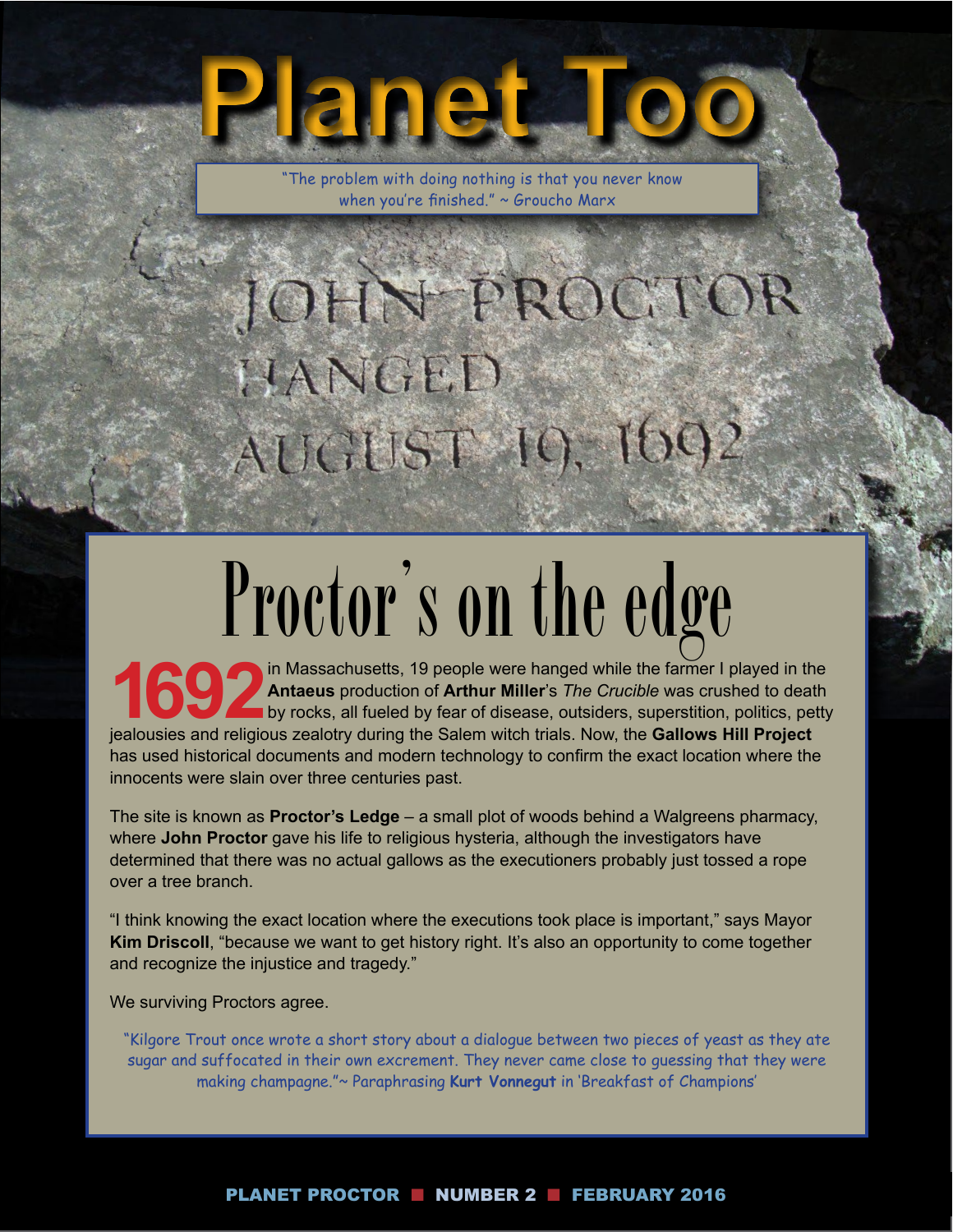#### COWBOY LUNCH

was a guest recently at<br>
"A Word on Westerns,"<br>
hosted every other month<br>
by **Rob Word** in the cafeteria was a guest recently at "A Word on Westerns," hosted every other month of the **Gene Autry Western Museum** in Griffith Park. I talked about *Zachariah*, my appearance on "Daniel Boone" and my uncle **Clarence Uris**' work on **John Wayne**'s films. Other guests were **Clu Gulagher** (*The Tall Man*, "The Virginian," *Last Picture Show*), and **Bruce Davison** (*Ulzana's Raid* with **Burt Lancaster**).



Unless you are among the 7% allergic to gluten, you do not need gluten-free products which often contain more fat and sugar and are also more expensive. **~ Phil's Phunny Phacts** 

#### POLITRIX AS USUAL

ay Leno said, "If God wanted us to vote, he would<br>have given us candidates." "And I offer my opponents<br>a bargain," said Adlai Stevenson. "If they will stop<br>telling lies about us, I will stop telling the truth about them." **ay Leno** said, "If God wanted us to vote, he would have given us candidates." "And I offer my opponents a bargain," said **Adlai Stevenson**. "If they will stop

Then **Will Rogers** added, "If we got one-tenth of what was promised to us in these State of the Union Speeches, there wouldn't be any inducement to go to heaven."

"When I was a boy I was told that anybody could become President; I'm beginning to believe it." opined **Clarence Darrow**, while **John Quinton** observed that "Politicians are people who, when they see light at the end of the tunnel, go out and buy some more tunnel." **Aesop** got it right, too, when he said, "We hang the petty thieves and appoint the great ones to public office."

"Politics," noted **Oscar Ameringer**, "is the gentle art of

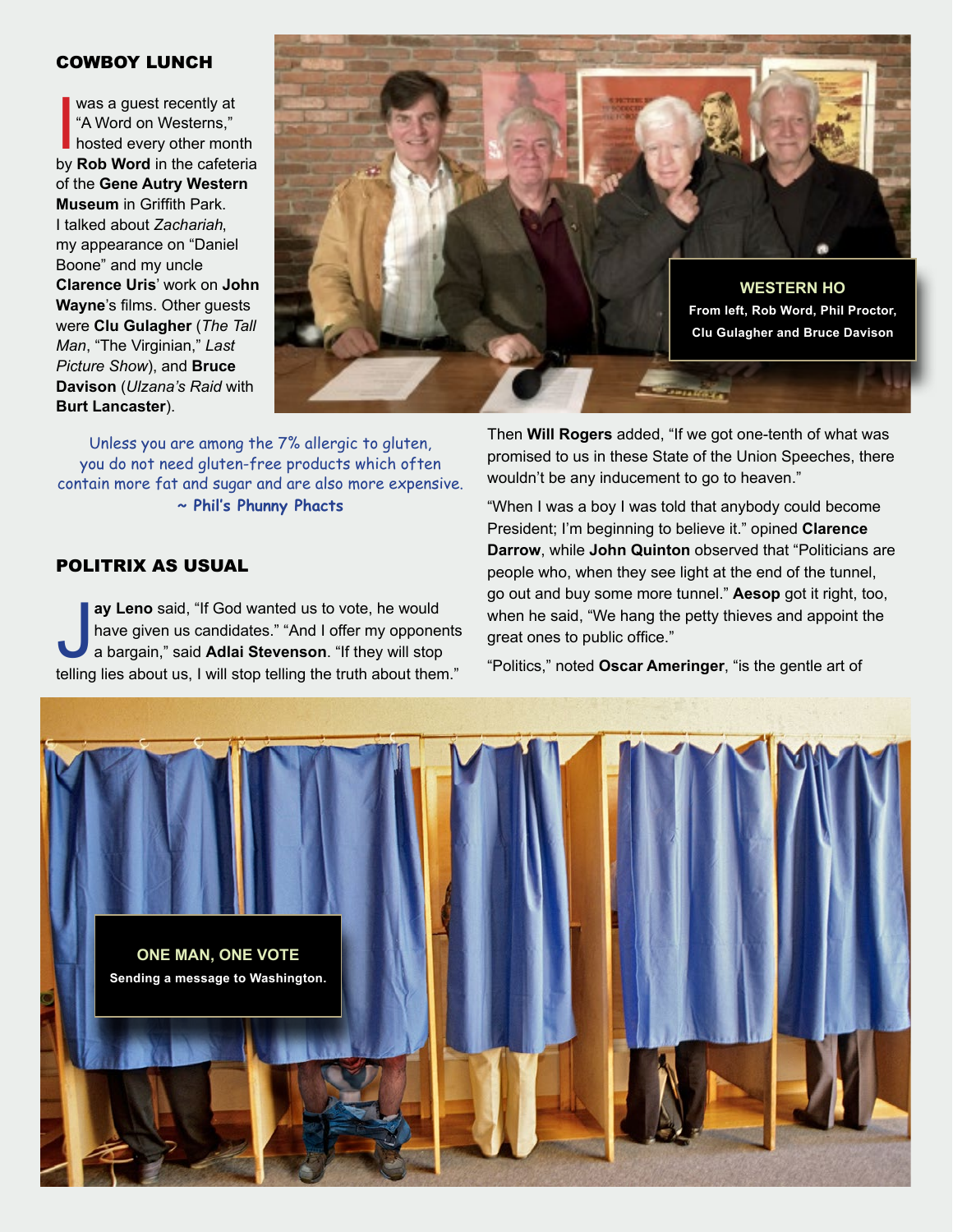getting votes from the poor and campaign funds from the rich, by promising to protect each from the other." While **Tex Guinan** wrote, "A politician is a fellow who will lay down your life for his country."

"I have come to the conclusion that politics is too serious a matter to be left to the politicians," said **Charles de Gaulle**, while **Doug Larsom** suggested that "Instead of giving a politician the keys to the city, it might be better to change the locks." Or as **Harry Truman** said, "If you want a real friend that you can trust in Washington - get a dog!"

"The problem with political jokes is they get elected." **~ Henry Cate, VII**



to the diminution of a minor, and is sentenced to 10 years of D.S. without Coda at an upscale correctional facility.

"People can only treat us in the way in which we allow." ~ **Jada Pinkett Smith**

#### DULY NOTED

E-flat, and G go into a bar and the bartender says,<br>
"Sorry, but we don't serve minors." So E-flat leaves,<br>
and C and G have an open fifth between them.<br>
After a few drinks, the fifth is diminished, and G is out flat. "Sorry, but we don't serve minors." So E-flat leaves, and C and G have an open fifth between them. After a few drinks, the fifth is diminished, and G is out flat. F comes in and tries to augment the situation, but is not sharp enough. D comes in and heads for the bathroom, saying, "Excuse me; I'll just be a second."



Then A comes in, but the bartender is not convinced that this relative of C is not a minor. Then the bartender notices B-flat hiding at the end of the bar and says, "Get out! You're the seventh minor I've found in this bar tonight."

E-flat comes back the next night in a three-piece suit with nicely shined shoes. The bartender says,

"You're looking sharp tonight. Come on in, this could be a major development." Sure enough, E-flat soon takes off his suit and everything else, and is au natural.

Eventually C sobers up and realizes in horror that he's under a rest. C is brought to trial, found guilty of contributing

#### DO IT TO YOURSELF

mazingly simple home remedies - not responsible if you try them at home.

- **1 If you're choking** on an ice cube, simply pour a cup of boiling water down your throat. Presto! The blockage will instantly remove itself.
- **2 Avoid cutting yourself** when slicing vegetables by getting someone else to hold the vegetables while you chop.
- **3 Avoid arguments** with your wife about putting down the toilet seat – use the sink instead.
- **4 For high blood** pressure sufferers, simply cut yourself and bleed for a few minutes, thus reducing the pressure on your veins. Remember to use a timer.
- **5 A mousetrap** placed on top of your alarm clock will prevent you from rolling over and going back to sleep after you hit the snooze button.
- **6 If you have a bad cough**, take a large dose of laxatives – then you'll be afraid to cough.
- **7 You only need two tools** in life: WD-40 and duct tape. If it doesn't move and should - use the WD-40. If it shouldn't move and does - use the duct tape.
- **8 Have a bad toothache?** Smash your thumb with a hammer, and you will forget all about the toothache.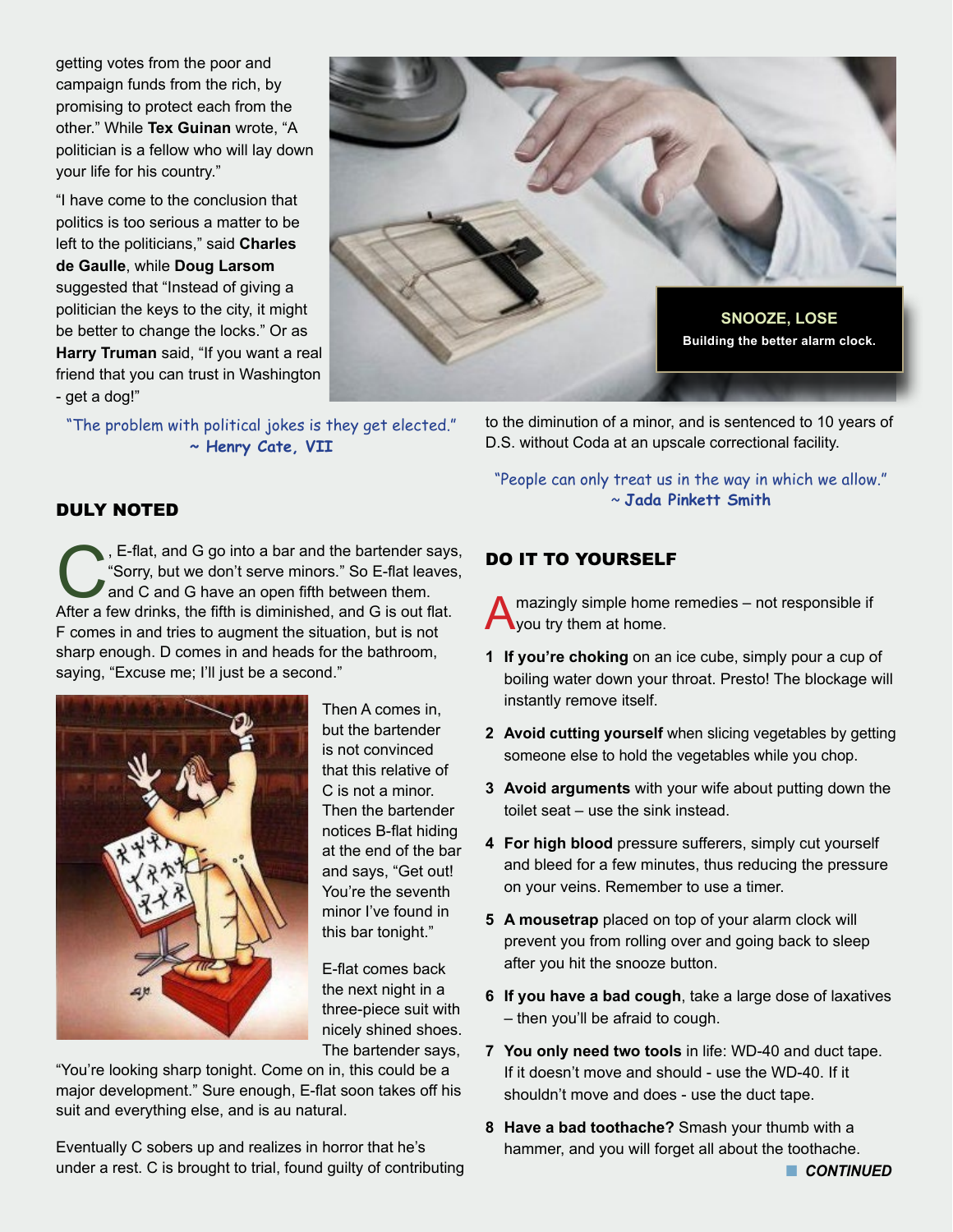"You can read as many self-help books as you want, but you are who you are." ~ **Rocker Dan Auerbach**

#### PRO VERSUS CON

The crisis of conservatism is actually a problem<br>
for all of us," writes *Washington Post* columnist<br> **E.J. Dionne**. "The US needs conservatives<br>
willing to criticize the grand plans we liberals sometimes for all of us," writes *Washington Post* columnist **E.J. Dionne**. "The US needs conservatives willing to criticize the grand plans we liberals sometimes offer, to remind us that traditional institutions should not be overturned lightly. The trouble is that large parts of the American right are not interested in 'incremental adaptation,' and they certainly don't want to compromise with Democrats."

"Conservative leaders," he concludes, "have denounced decades of change, pledging what would amount to a return to the government and economy of the 1890s, the cultural norms of the 1950s, and, in more recent times, the ethnic makeup of the country in the 1940s."

Yeah! Forward -- into the past...

"The world is changed not by the self-regarding, but by men and women prepared to make fools of themselves."

~ **P.D. James**

on the highway in Mystic, Connecticut!" plus all the commercials, but still telling a narrative story with villains and heroes.

The next album was "I Think We're All Bozos on This Bus." In it we dealt with the development of computer culture. I played Clem, basically predicting a hacker who plants a virus in the government-programmed computer that runs the "Future Fair" theme park.

If you have an iPhone and say to Siri, "This is worker speaking, hello," you get "Hello, Ah-Clem; what function can I perform for you?" The reason for that Easter egg is that when I met **Steve Jobs** at the premiere of Pixar's *A Bug's Life* he announced that he was a Firehead!

People come up to me still and say, "You saved my life! I thought I was the only person who thought this way, but you guys proved that I wasn't alone and introduced me to others who were like-minded – like my wife" That's a nice legacy.

I'm still editing *Where's My Fortune Cookie? My Psychic Life*, co-authored by **Brad Schreiber** and coming out sometime this year. Can you tell me when?

"We leave something of ourselves behind when we leave a place, we stay there, even though we go away." ~ **Pascal Mercier**

#### DON'T ASK

*Another excerpt from my interview with the Library of Congress* 

**When asked what**<br>
I like regarding<br>
challenge and variety in I like regarding our work, is the everything we did, but I think *Don't Crush That Dwarf* is my favorite. We all felt very close to it because it was an expression of the introduction of television into our consciousness. How do you express television via audio alone? We invented the idea of channel surfing. That's what TV meant to us: switching channels, switching from one thing to the next: to soap opera, to a cartoon, to a newscast — "Hamburgers



#### BUT WHO'S COUNTING?

The UK's *Guardian* magazine reports that "the vast"<br>and growing gap between rich and poor has been<br>laid bare in a new Oxfam report showing that the 6: and growing gap between rich and poor has been laid bare in a new Oxfam report showing that the 62

richest billionaires own as much wealth as the poorer half of the world's population" revealing that "1% of people own more wealth than the other 99% combined."

Oxfam chief executive **Mark Goldring** writes: "It is simply unacceptable that the poorest half of the world population owns less than a small group of the global super-rich – so few, you could fit them all on a single coach. We need to end the era of tax havens which has allowed rich individuals and

**n** CONTINUED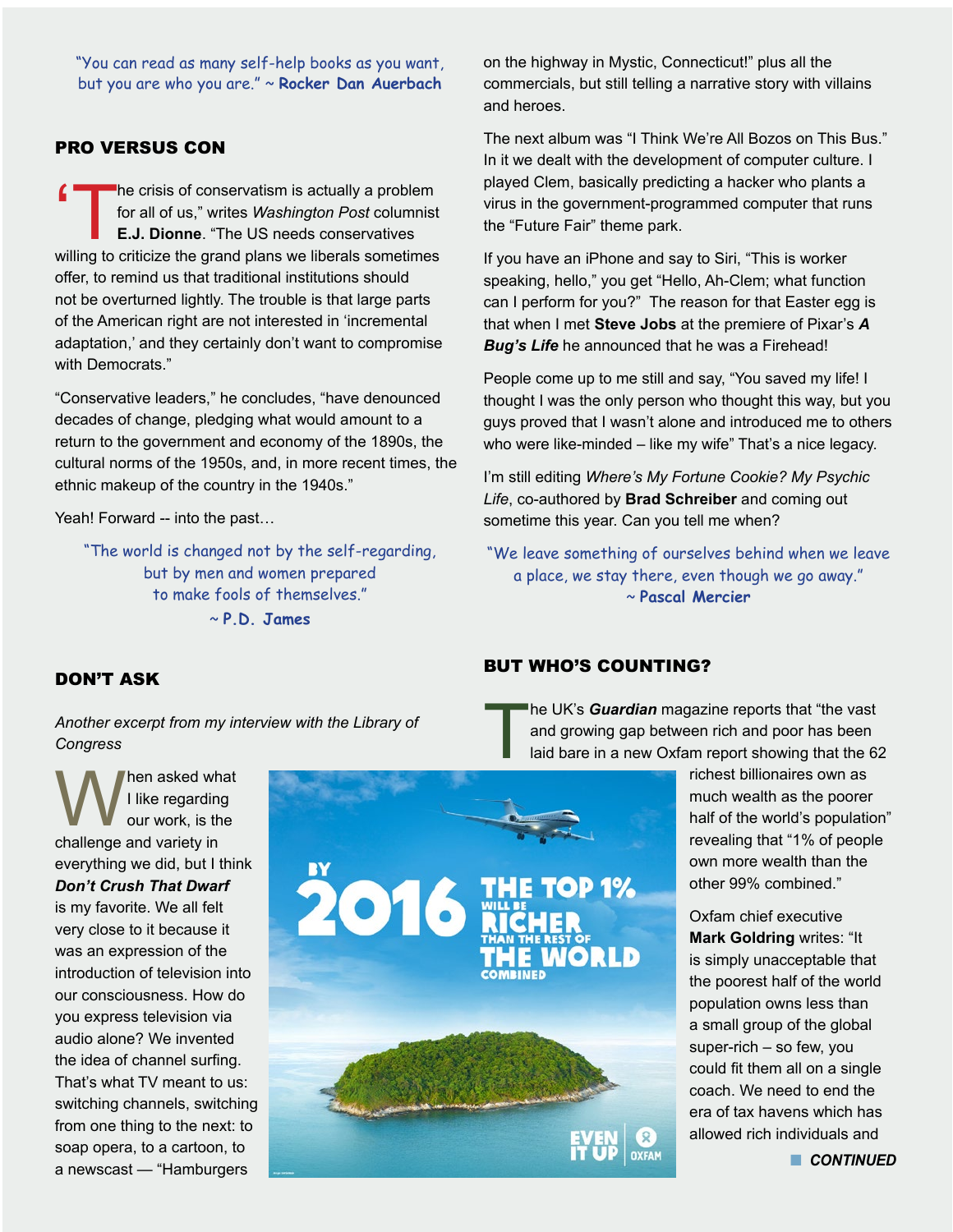multinational companies to avoid their responsibilities to society by hiding ever increasing amounts of money offshore."

Oxfam cited estimates that the super-wealthy have placed a total of \$7.6 trillion in offshore accounts, adding that: "If tax were paid on the income that this wealth generates, an extra \$190 billion would be available to governments every year."

**Duncan Exley**, the trust's director, said: "We now need our politicians to wake up and address this dangerous concentration of wealth and power in the hands of so few."

Don't worry, The Donald will fix it…

"It is not God's will merely that we should be happy, but that we should make ourselves happy." **~ Immanuel Kant**

#### BAND OF BROTHERS

7-year old and his younger<br>brother are upstairs in their<br>bedroom. "You know what?<br>says big brother. "I think it's about brother are upstairs in their bedroom. "You know what?" says big brother, "I think it's about time we started swearing." The 4-year old nods his head in approval. "When we go downstairs for breakfast," he says, "I'll swear first and then you swear after me, OK?" "OK, OK!" his sibling agrees with enthusiasm.

Once downstairs, their mum asks the 7-year old what he wants for breakfast. "Oh, shit mum, I guess I'll have some Coco Pops." Immediately, he gets a whack upside the head! He flies out of his chair, tumbles across the kitchen

floor, gets up and runs upstairs crying his eyes out. She looks at the 4-year old and demands sternly, "And what do YOU want for breakfast, young man?"

"I don't know," he blubbers, "But it sure won't be fuckin' Coco Pops."

"103 Coloring Butterflies, 11 Gypsy Curses, 108 Professor's Nightmares, 26 Mona Lisa's Secrets, 4 Pirate Teeth, 6 Instant Miracles, only 2 left of the Geko Diablo Handsticks and 4 Jive Diablo Handsticks, but 30 Zephyr Balls remain." ~ Catalogue listings from **John V. Scialli**

#### SHE'S BAAAAK

Thanks to factmaster and Planeteer **Peter Savatte**,<br>we can be assured that **Sarah Palin** is NOT a<br>member of an Alaskan wild-animal worshipping<br>cult called the **Mooslims** in fact, she prefers to bunt wild we can be assured that **Sarah Palin** is NOT a member of an Alaskan wild-animal worshipping cult called the **Mooslims**. In fact, she prefers to hunt wild animals rather than worship them. It is also not true that

> Sarah got the nickname "Barracuda" because she has teeth "down there," and it is false that the Palin family got their name because with each successive generation of inbreeding they actually got whiter.

> Sarah is NOT a creationist although she does believe that the world was created for her; and though Sarah is a cartridgecarrying member of the NRA, while Governor the only thing she fired was people who didn't agree with her. She did raise the idea of banning some books like the celebrated "Harry Potter" series from Alaska's public libraries, but dropped the idea after her children told her they would put a curse on her.

> Although she claims she sold the governor's private plane publically on eBay for a profit, it was actually sold to a guy named Eddie Bay, privately, at a loss. It is true that she was voted "Miss Congeniality" in the Miss Alaska competition, but she was also voted "Miss Con-GEAL-iality" because her polar-bear bikini caused her to sweat profusely, dropping ice cubes on the runway.

And finally, although Sarah is adept at gutting game, should she ever assume the Presidency, she vows not to rename the Oval office as the Offal Office.

"The surest sign of intelligent life in the universe is that they haven't attempted to contact us." **~ Bill Watterson**

#### OH MY GOD

od said, "Adam, I want you to do something for<br>Me." Adam said, "Gladly, Lord, what do You wan<br>me to do?" God said, "Go down into that valley."<br>Adam said, "What's a valley?" God explained it to bim Me." Adam said, "Gladly, Lord, what do You want me to do?" God said, "Go down into that valley." Adam said, "What's a valley?" God explained it to him.